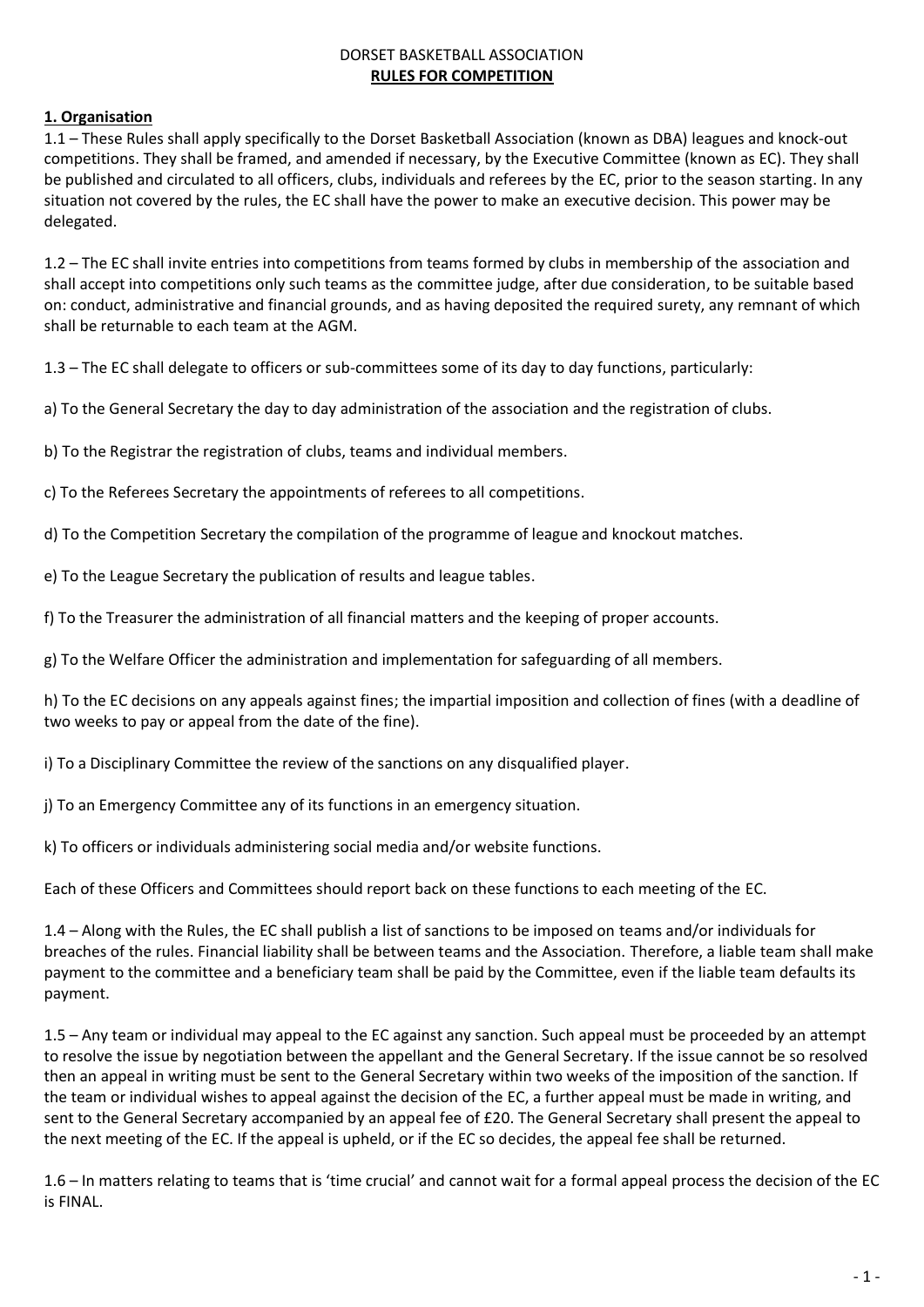## **2. Team & Club Administration**

2.1 – The Association fees are as follows:

a) Senior league entry fee shall be £60 per team.

b) Junior teams with associated senior teams shall be free. Junior teams that do not have an associated senior team in the DBA regular season shall be £40.

c) Senior cup competition will be free for DBA regular season entrants, with OOA teams shall be £20.

d) Senior Summer League entry fee; for DBA regular season teams shall be £20 and OOA teams £60.

e) None of the above fees include Basketball England registration.

2.2 – Players registering to DBA: £5 Senior & £1.50 U18. These do not include Basketball England fees.

2.3 – Any clubs that register players that play out of area in competition the DBA does not offer (e.g. ladies); the management committee will deem a reduced registration fee on a case-by-case basis.

2.4 – A fee of £60 shall be paid by each team which shall be held in trust and will be refunded on request at the time of a team's withdrawal from the association, subject to the deduction of any outstanding fine(s) etc. Any team withdrawing mid-season will lose their right to redeem their £60. A further guarantee fee of £60 shall be paid by each team that incurs fines in excess of £60 in any season as a guarantee of the administrative conduct for that team in the coming season.

2.5 – All monies owed from previous season and entry fee for current season to be paid in full prior to the first Management meeting of that upcoming season.

2.6 – A representative for each CLUB is required at each Management Meeting. A fine (of up to £20) will be applied to clubs that repeatedly refuse to send representatives to management meetings.

2.7 – All senior games must be available for streaming over a range of platforms, with the images used to promote the association and assist in association business. It will be the responsibility of teams to liaise with parents, carers and individuals in regards to gaining the appropriate permissions.

### **3. Competitions**

3.1 – All competitions shall be conducted according to Basketball England Rules, except where specifically contradicted by these rules.

3.2 – Application by teams for entry into competitions shall be made on an official entry form to the General Secretary by the due date, and contain such information as is necessary to the efficient running of the competition.

3.3 – Teams may be divided by the EC into various competitive categories to form separate league, knockout, tournament and other competitions. These categories may restrict participants by age and/or sex or geography, but not necessarily.

3.4 – Knockout & Playoff competitions should, if practicable be played at neutral venues in their semi-final and final rounds. Additional fees may be charged to the relevant teams, if necessary, to achieve this aim.

3.5 – Matches in knockout competitions (that are not play-offs) should be arranged by random draw.

3.6 – The classification of teams shall be made according to the Basketball England Official Games Procedures.

3.7 – In the event of a team withdrawing or being expelled from a competition, all its effects on that competition shall be annulled and voided.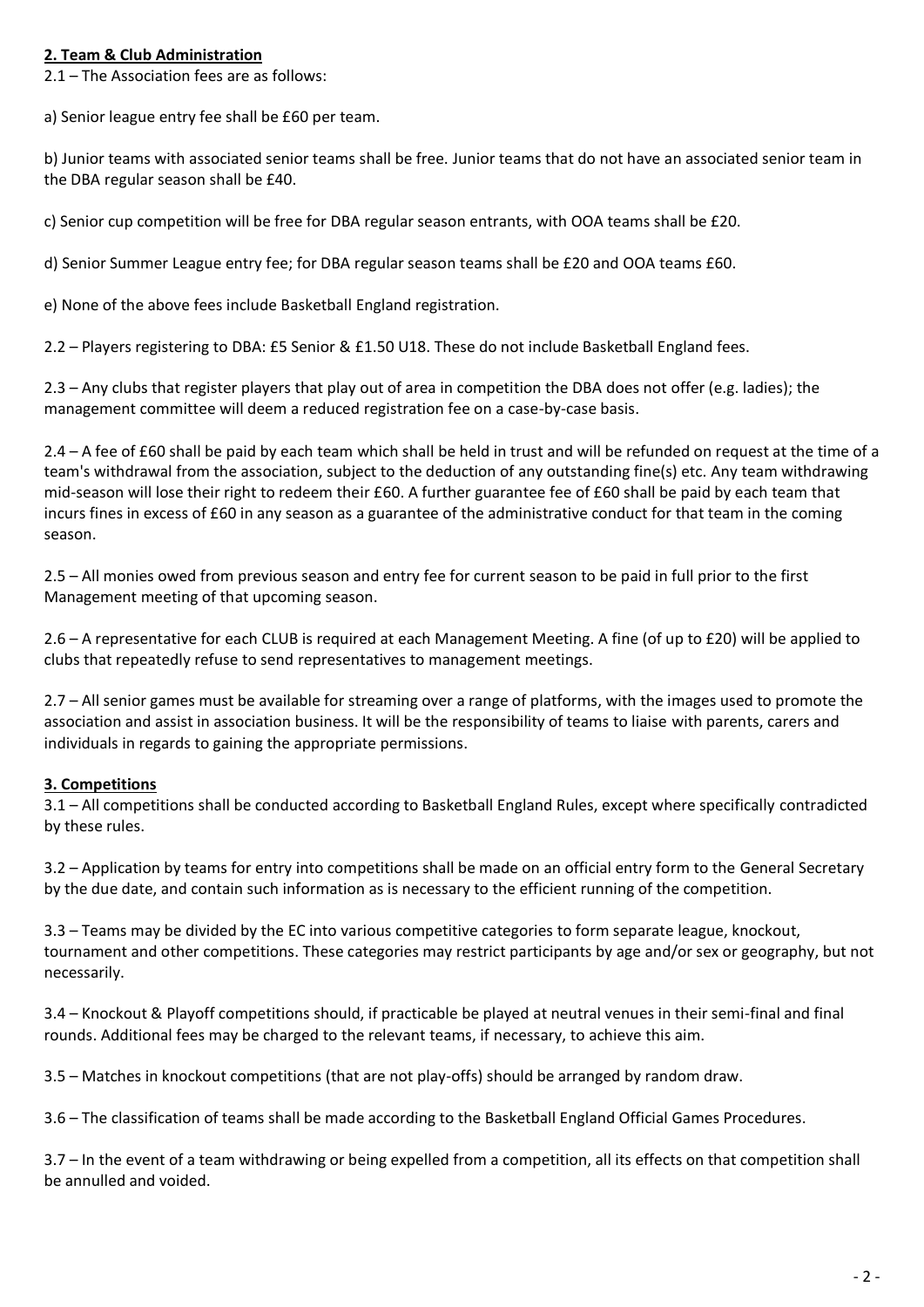### **4. Match Administration**

4.1 – It shall be the first priority of the EC that all matches shall be played where practicable within the rules.

4.2 – The Competition Secretary shall circulate to all teams a schedule of matches for League and knockout competitions, at least 1 month before start of the season. Teams shall check the schedule, particularly to ensure that venues are bookable and that players are not likely to be unavailable on the specified dates. If any alterations are necessary, teams shall propose them to the Competition Secretary a reasonable period before the start of the season at which teams will be required to confirm the schedule.

4.3 – Every match should start at the scheduled time, except by prior arrangement of both teams and the appointed officials. If any team is not on court and ready to start play as per Basketball England rules, its opponents may claim the match and in that event the referee shall award the match and sign the scoresheet accordingly. If the offending team subsequently is ready and able to play, and there is sufficient time for a full match to be played, the match shall take place, and a second scoresheet shall be completed. Both scoresheets shall be forwarded to the League Secretary, who shall present them to the EC for a decision as to which scoresheet shall apply. Sanctions against the offending team shall apply in either event.

4.4 – Every match should be played on its scheduled date. In the event of a team requiring to postpone a game they must inform: Opponents, Referees and League, Referee & Competition Secretaries (via DBAfixtures@gmail.com) – 48hrs before the scheduled date. It will then be the responsibility of the League and Competition Secretaries to organise all arrangements for the game rescheduling. If the rearrangement causes any other party unavoidable expenditure, e.g. referees will be entitled to claim match fee if they are advised with less than 24hr notice, the postponing team shall pay compensation of that amount to the Association and the Association will compensate the other party to that amount. If for any reason the match is eventually not played, then it will count as a default against the original postponing team.

4.5 – Teams who participate in the knock-out competition may have a combination of upper and lower league players but once they have played for the decided team in the knock-out competition they may not play for the other team.

4.6 – It is best practice that one week prior to a scheduled match the home team contacts their opponents to confirm that the match will take place and its venue, tip-off time, and team colours. Contact can then be made with the listed match referees to confirm that the game will proceed.

4.7 – Abandoned Matches: For matches abandoned through no fault of either team during a match (i.e. light failure), if there are less than 5 minutes left of the final quarter and one team is 20 points or more behind, OR no more than a quarter left with one team more than 30 points behind, the result will stand. All other matches will be replayed unless both teams and The Executive agree to the result as it was when the match was abandoned.

4.9 – Both teams must provide a print out (or screen shot) from their club membership BE portal of full license cards (players, coaches and officials include) to accompany their team lists for referee reference prior to the game.

4.10 – It is the responsibility of the home team to photograph/scan the **WHITE COPY** of the completed scoresheet and email it to the League Secretary & Fixture Secretary within 48hrs of the game – sent to dbascoresheets@gmail.com.

### **5. Playing Matches**

5.1 – The home team through the coach shall be responsible for:

a) Providing and paying for all suitable facilities required to stage the match.

b) Provide competent table officials. Competent BE members can act as Table Officials. All teams MUST qualify regular table officials (by Dec 31st, 2021) through BE to ensure a raise in standards. \*The away team may elect to provide one of those if it wishes, subject to advance notice of 48 hours.

c) Providing a visual running scoreboard.

d) Providing technical equipment as per Basketball England rules.

e) Providing court furniture as per Basketball England Official Game Procedure.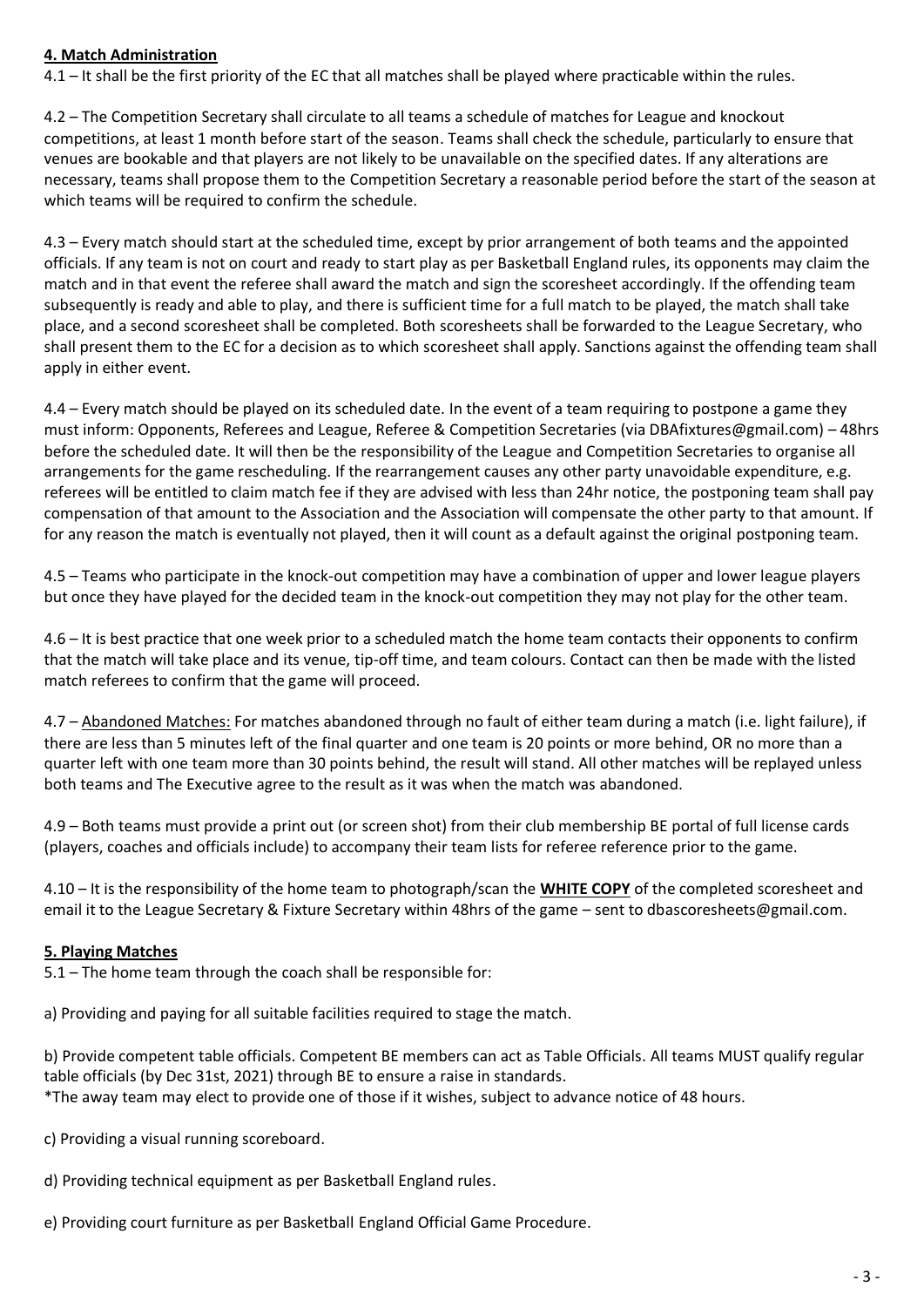f) Providing a visible running clock (or flip time chart).

g) Tip-Off time being no earlier than 7pm, and no later than 8:45pm.

h) Provide a game ball in good condition, in line with branding and standards provided by the EC at the start of the season. Any failure of the home team to comply with the above standards should be reported by the Referee on the back of the scoresheet, having entered PTO before their signature.

5.2 – Should the uniforms of competing teams be similar in colour, then the home team shall change its colours, unless prior agreement arranged. Undershirts (compression vests) shall not go beyond the elbow and must be tight fitting and the same colour as either the kit main colour or trim.

5.3 – Each team shall provide the scorer with a list of names and initials of its players and coaches, their playing numbers in ascending order and their association registration numbers at least 10 minutes prior to the scheduled start time. Each team's coach shall sign the scoresheet before the start, as the formal representative of team, to signify that the information entered for their team is true and correct. The appearance of a player's name on a scoresheet shall **not** count that they have played. A player is not counted as having played in a match, unless they have physically stepped on to the court, and is recorded as having done so by the official Scorer on the Scoresheet, or that it is obvious the player has participated due to fouls or a score being attributed to them.

5.4 – In the event that only one official turns up, that official shall have the responsibility to make whatever arrangements they deem suitable for officiating the match. If they officiate alone, they are entitled to an extra 50% of their match fee (not travelling expenses). In the event that there are insufficient table/scoreboard officials, or in the absence of correct technical equipment, the referee shall have the power to require whatever measures they deem necessary to remedy the situation, including requiring home players to fulfil the official roles.

5.5 – Following conclusion of the match, the losing team coach (or team captain in absence) shall endorse the (winning team) player on the scoresheet with MVP. This notation on the scoresheet and decision will be made in accordance with the referees to ensure transparency of selection.

5.6 – In the event of a 'signed under protest' scoresheet, it will be the 'protesting' team that submits their copy of the scoresheet (or copy) within 72 hours to the General Secretary along with a letter/email explaining their protest and a £20 fee (which will be returned if protest is successful). It will be the General Secretary's responsibility to bring this to the attention of the Chairman.

5.7 – Each team is responsible for their own first aid arrangements for players, supporters and others within the sports arena, the location of an open hospital with emergency department should be made readily available by the home team with post code available.

5.8 – Teams that contain junior players (as decreed by Basketball England rules) should have at least two responsible adults to allow a game to continue in the unfortunate event of injuries, etc.

5.9 – Teams that postpone or cancel 2 matches will be seen in good faith. Any further postponed or cancelled matches will incur a fine of £15 for each offence. In the event 5 total games have been postponed or cancelled, the committee will be called upon to confirm the team will be removed from the league with immediate effect. All previous league/cup/plate/playoff matches involving offending team will be considered void within the same season.

# **6. Individual Eligibility**

6.1 – All players, coaches, table officials, referees and umpires shall be currently licenced by Basketball England, registered with DBA and their numbers entered on the scoresheet.

6.2 – On first licensing, and on relicensing, with Basketball England the individual application and its payment must be forwarded to the Registrar, along with the application for registration as a member of the Association. On first licensing the individual's registration with the Association will not come into effect until the application is received. A player is only eligible to play once registered and these registration numbers endorsed in the relevant location on the scoresheet prior to tip-off. If no registration number is available for a player prior to tip-off that player shall take no part in the match. If a game is found to contain unregistered players the match is voided and the opposing team be awarded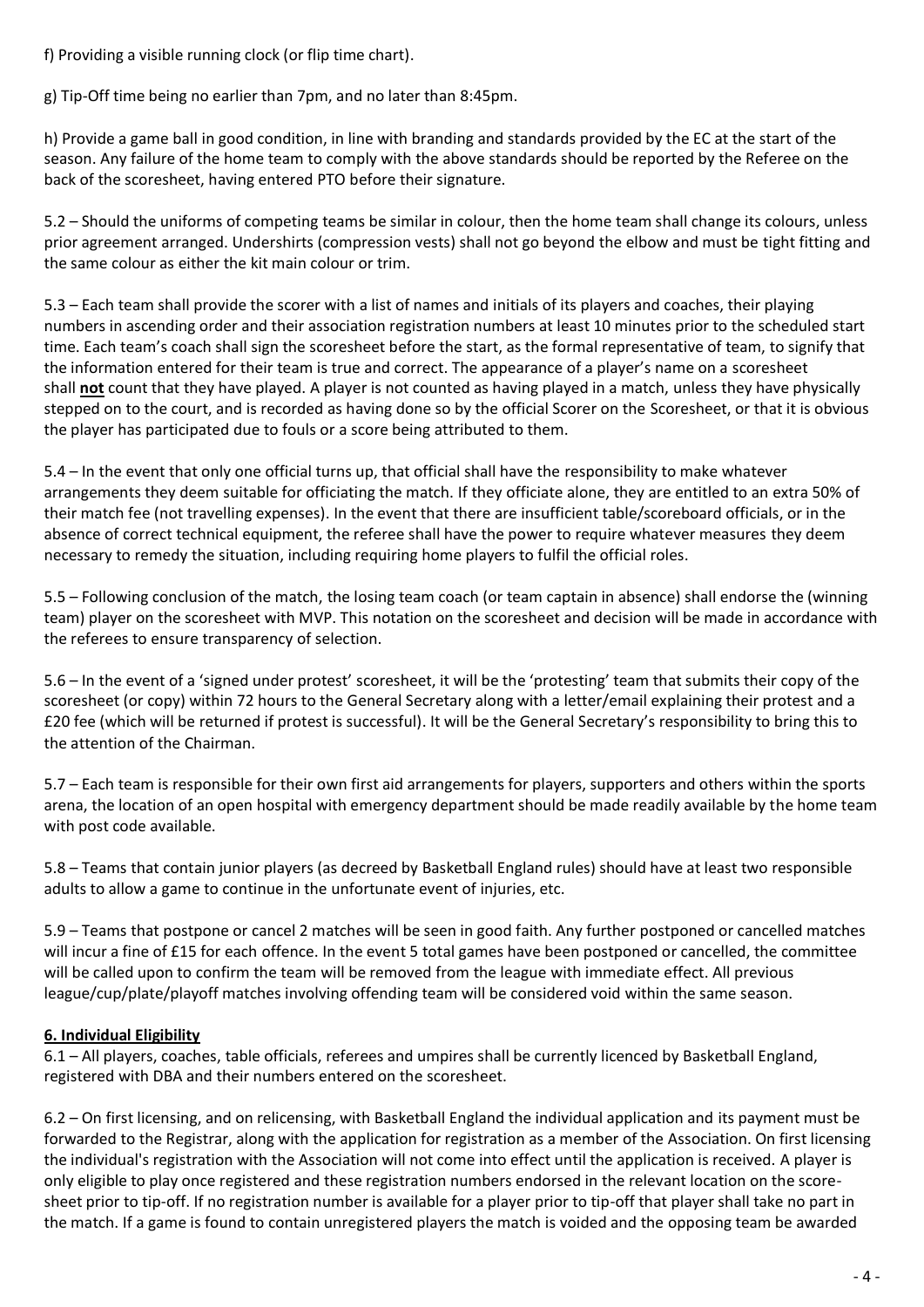20-0 win (alongside 0 league points as a loss to the offending team). Consideration will be given in the event the nonoffending team win the match as this may have effect on individual statistics.

6.3 – Players shall be registered with one club, and may only be registered with one club in the Associations competitions.

6.4 – Where a player wishes to transfer from one club to another, the receiving club must apply on their behalf in writing to the Registrar, enclosing written agreement from the player and their current club, and the required fee. Transfers of players shall not be approved after 1st February in any given season.

6.5 – Where a club has more than one team of any given gender, 7 chosen players MUST BE registered for the first team, all other players can move between teams for the same club. This ONLY applies to league games; in Knockout Competitions players will be considered 'cup tied' for that season to the first team they played for in the knockout competition. NBL registered players will have no limits set in Div1 participation, and will be limited to 1 player per game in Div2.

6.6 – A player may not play for a team in Play Off competition unless they have played in at least three league games for that team. Where a club has more than one team in the league but only enters one team in the Knockout competition, the player must have played for one of the teams previously in the same season. When competition leads to knockout stages, a player must have played for the team in the group stage (if scheduled). Where an injury has occurred, teams may write to the General Secretary for committee consideration on allowing inclusion into knockout stages.

6.7 – If a player receives two 'unsportsmanlike' fouls in a match, and is deemed to receive them for conduct outside of general basketball play, it is the referee's responsibility to ensure a report is submitted to the General Secretary. This will be then be subject to a disciplinary committee to decide if the player is to receive a minimum one match ban (can be extended dependant on circumstances). This process is subject to the 'Appeal's Process'. If a player receives two 'technical' fouls in a match, there is no further sanction unless other disciplinary matters occur.

6.8 – It is the Coach's (Captain in absence of a Coach) responsibility for ensuring that all players on a scoresheet are registered and eligible to play.

6.9 – In accordance with BE advice, players must be aged 14 or over to play in the senior leagues and teams with such players (under 18 years old) must adhere to the following conditions:

a) Players are the responsibility of the coach / captain of their team and all safeguarding provisions must be made in relation of travel and changing facilities.

b) Arrangements must have been made by clubs, with the parents of the child to ensure their welfare, whilst participating and following the BE directive of having the written waiver/consent obtained.

c) In each game it must be agreed by both team coaches and officials that it is suitable for the child to play.

d) Coaches (or those responsible for teams) must have completed DBS and safeguarding.

6.10 – Those teams that have no intention of registering under 18 players are required by BE to sign/scan their safeguarding waiver.

### **7. Officials**

7.1 – Qualified Officials will be appointed wherever possible to each match by the Referees Secretary, but may include where necessary apprentice or unqualified Officials under training who have passed their theory examination and are awaiting practical examinations. Officials shall be able to adjudicate on any possible infraction of Competition Rules during the period of the match. All referees MUST have a current safeguarding course and valid DBS check.

7.2 – The home team shall be responsible for submitting the white section of the scoresheet to the League Secretary following a match and within 1 week of the game (hi-res photo or scan via email/text is acceptable).

7.3 – Each team in the league should have at least 1 referee available for appointments through the season. It is acceptable for BE registered referees based in other associations/teams to cross over into the DBA.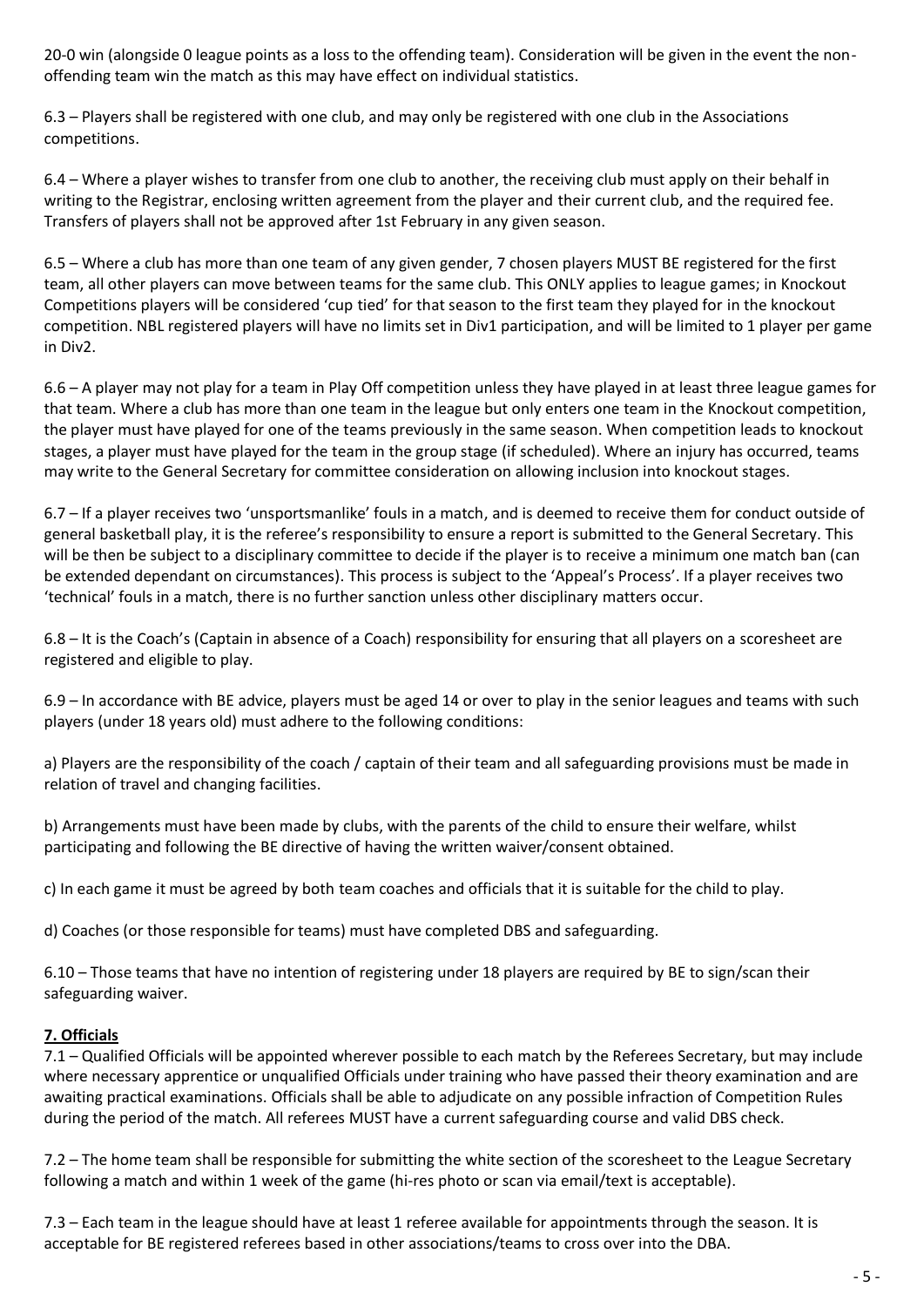7.4 – All officials shall be paid a fee in accordance with current Basketball England rates: Referees – £10 (Level 1), £13 (Level 2), £14 (Level 3), £15 (Level 4) & Table Officials – £7 (Level 2). Travelling expenses shall be 35p per mile for the most direct route. Referees should travel together if possible and keep expenses to a minimum. The home and away team will share all costs in relation to referees for a league, cup and playoff fixtures. Payment of table officials is at the discretion and is responsibility of the home team.

7.5 – Games may be assigned with 3 man officiating crews; however, this will be in agreement with teams prior to game, due to increased cost implication.

# **8. Disqualifications**

8.1 – Referees will provide a report on any disqualifying foul committed by a player or coach. This must be sent immediately to the General Secretary.

8.2 – Any player or coach against who a disqualifying foul is awarded shall automatically be banned from competing in the next scheduled match of the team which they were representing when disqualified. If an appeal is lodged and the ban is upheld, the ban will be enforced for the game following the decision from the Disciplinary Committee.

8.3 – If a Disciplinary Committee reports that a one match ban is sufficient, then the matter shall not proceed further, unless the disqualified player or coach appeals to the EC. If the Disciplinary Committee does not so report, then the matter is referred immediately to the Chairman/General Secretary. In the case of appeal or referral, a special Disciplinary Committee of two independent officers and himself shall be convened urgently by the Chairman and General Secretary, with powers to impose a fine up to the maximum of £100, and/or to impose suspension of any duration.

8.4 – An appeal must be sent to the Chairman to arrive within 72 hours of the disqualification, together with an appeal fee (£20) which is returnable in the event of the appeal being upheld. If there is an appeal, the suspension is nullified until the appeal is heard. An appellant shall have the right to further appeal to Basketball England, under its rules.

8.5 – If there is to be an appeal hearing, the Chairman shall:

a) Arrange for the hearing to be heard on the earliest possible date, arranging the venue, and included use of virtual meetings if the chairman feels it is appropriate.

b) Inform the appellant of the arrangements, and that they may include someone to speak on their behalf.

c) Provide copies of the referee's report and of these Rules, and a memorandum of the procedure, to the appellant and the Disciplinary Committee members.

d) Arrange for witnesses to attend if they decide it is desirable.

e) Ensure that any decision is notified immediately to the General Secretary and the Referees Secretary, and to the EC at the earliest convenience.

### **9. League & Cup Grouping Positioning**

9.1 – Rules governing league positioning (as adopted by Dorset Basketball Association) will be sent to each team at the beginning of the season by the Competition Secretary. Unless otherwise stated; three points will be awarded for a win and one point for a loss for all played games. A team losing by default/forfeit will be awarded zero points.

9.2 – Position in the event teams have the same amount of points, the following result will take priority (all in regards to that specific competition):

- a) The head-to-head wins between the teams.
- b) The greater +/– of points in games between the teams.
- c) The greater +/– of points within all games for that season.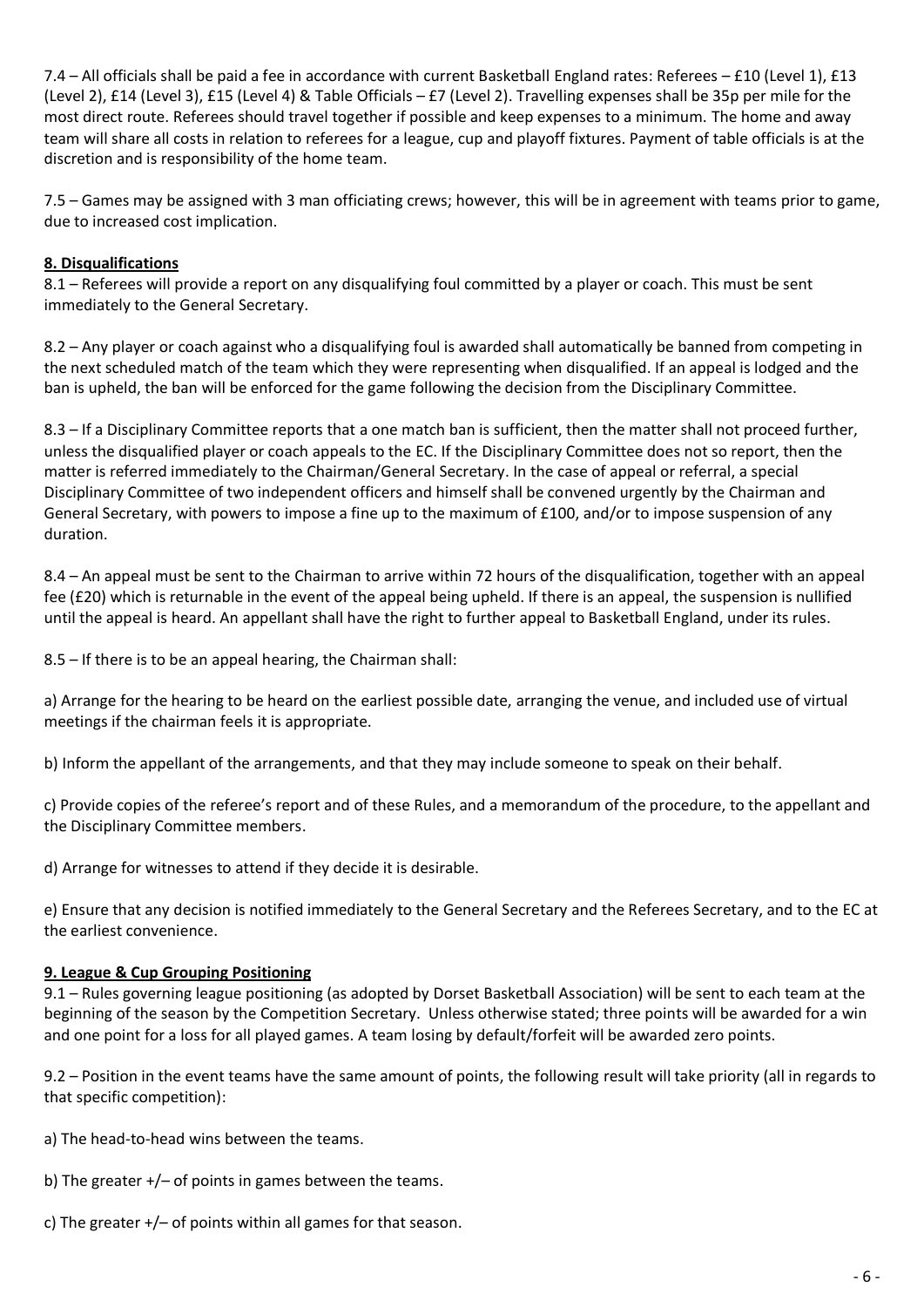d) Coin toss administered by the chairman.

#### **10. Play-Off Competition**

10.1 – At the conclusion of the league fixtures, the EC will aim to provide independent Play-Off competition for each division/league (or as decided that season by the committee). The schedule of games will be set on seeding basis (example - 1<sup>st</sup> placed team shall play the 4<sup>th</sup> placed team, the 2<sup>nd</sup> placed team shall play the 3<sup>rd</sup> placed team) with higher seeded teams having home court advantage. In playoff competitions with more than 4 teams, the committee will agree upon a format of seeding and/or allow for higher seeded teams to have a 'game bye' in earlier rounds. The leagues higher placed team will have home advantage for the semi-final/final, so long as no neutral venue is arranged. In the event that a lower seed team beats a higher seed team, the lower seed will gain the higher seed and the potential for home court in the next round.

10.2 – The initial rounds are to be played within the 2 weeks following the end of the season (as directed by the Committee) with the final taking place at a neutral venue (if directed by the Committee) within the following 2 weeks as directed.

10.3 – Teams will share all costs in relation to referees for fixtures and will share the costs for the neutral venue for the semi-final/finals (where the Association is unable to fund). Any team unable to fulfil their semi-final fixture or final fixture will lose by default. The Association reserves the right to replace any team unable to fulfil semi-final/final fixtures.

### **11. Cup & Additional Knockout Competitions**

11.1 – The EC will aim to provide independent knockout competition for each division/league (or as decided that season by the committee). The format which the knockout follows will be decided by the EC, informed by the number of teams, available games/dates and played within the season. Teams from 'out of area' will be allowed enter upon invite from the EC.

11.2 – No matches will consider 'higher seed' and all group stage & quarter finals will be scheduled via a '1/2 draw'. Those teams drawn first will host the match on their regular game night. In semi-finals, if no neutral venue is secured, it will be set by the Executive.

11.3 – Teams will share all costs in relation to referees for fixtures and will share the costs for the neutral venue for the semi-final/finals (where the Association is unable to fund). Any team unable to fulfil their semi-final fixture or final fixture will lose by default. The Association reserves the right to replace any team unable to fulfil semi-final/final fixtures.

### **12. Adapted Summer League Rules**

12.1 – The below rules are in effect throughout DBA summer league competition, all other rules should be referred to in this document:

a) Players can only play for 1 team.

b) Any player that plays in the playoffs must have stepped on court in 2 league games (number of games can be adapted by the executive, if number of league games available is reduced).

c) The number of free throws taken will be based on the original act of shooting, counting for the corresponding amount (example: a player fouled on a 3-point attempt, with take 1 free throw counting for 3 points). Free throws taken after a foul that includes a made shot, commonly known as an "and one" will remain at a value of 1 point.

### **13. Additional Junior Competition Rules**

13.1 – The below rules are for junior games; all other rules should be referred to in this document or the appropriate FIBA guidelines:

a) Games are 20 minutes running clock (lengthened/halves for when time allows).

b) Both boys & girls can play across all of the age groups.